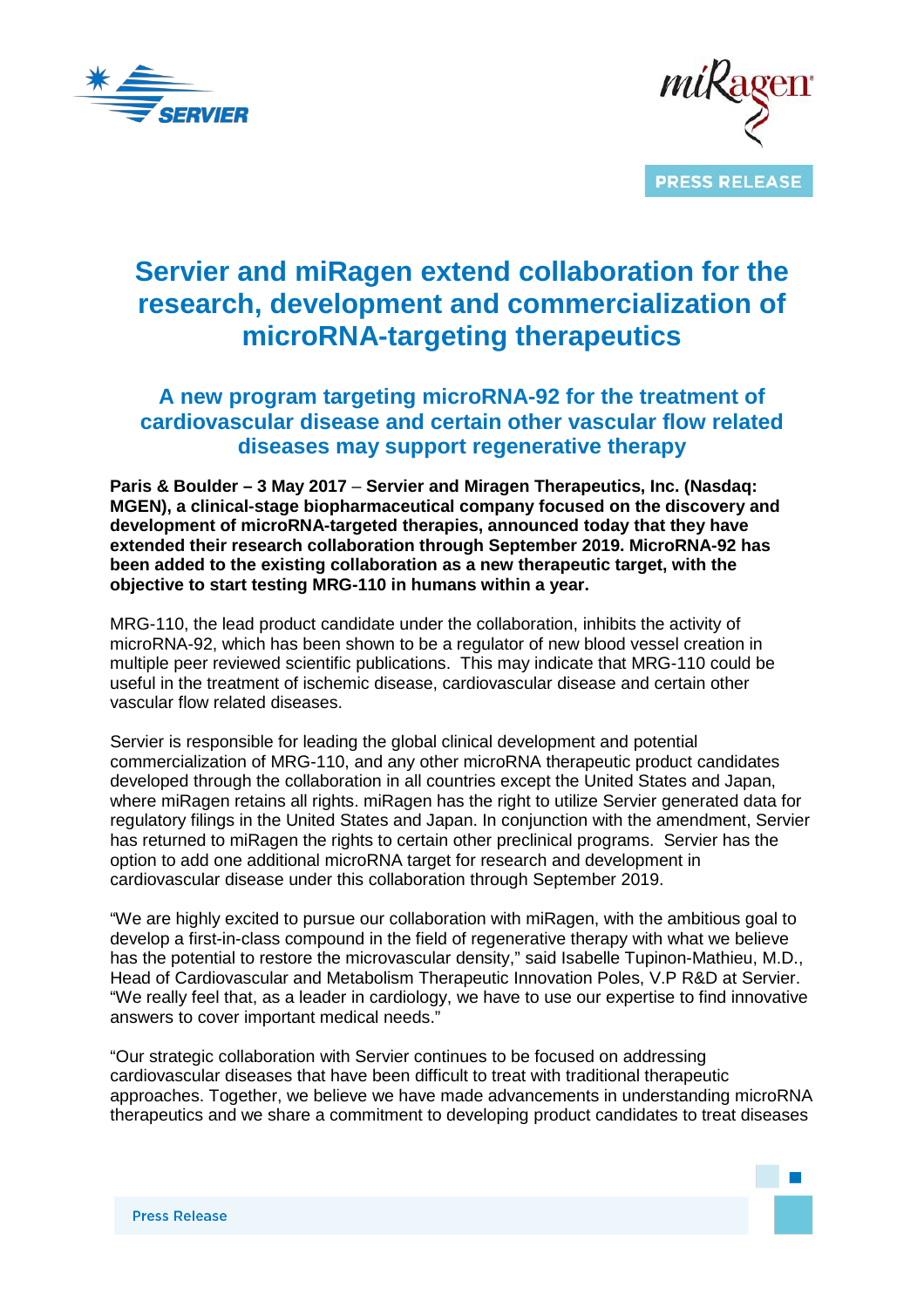



with high unmet medical need," said William S. Marshall, President and CEO of miRagen Therapeutics, Inc. "We are very excited to move into the next phase of our collaboration focused on development of MRG-110, which we believe has potential applications in heart failure as well as other diseases that would benefit from enhanced revascularization. We believe the activity of MRG-110 in pre-clinical testing indicates the potential for a number of differentiated therapeutic applications for microRNA-92 inhibitors."

#### **About the miRagen / Servier Cardiovascular Collaboration**

In October 2011, miRagen entered into a License and Collaboration Agreement with Servier with the goal of advancing microRNA-based therapies in cardiovascular disease and the agreement has been extended several times since then. Under the terms of the agreement, miRagen received an upfront payment in 2011 and an additional payment when Servier exercised its option to name a third target under the agreement in 2013. The May 2017 amendment provides Servier with an exclusive license to research, develop, and commercialize RNAtargeting therapeutics for one target in the cardiovascular field and the right to obtain such an exclusive license for another target to be named by Servier by a specified date. miRagen also is also eligible to receive research and development milestone payments, commercial milestone payments and royalties on the sale of any products developed under the collaboration, if any. After the May 2017 amendment to the agreement, Servier will continue to finance the research, development, regulatory approval, and commercialization costs of product candidates developed under the collaboration. Under the agreement, miRagen retains all commercialization rights in the United States and Japan for all product candidates developed under the collaboration, and the option to cosponsor any Phase 3 clinical programs if miRagen elects to seek marketing approval in the United States or Japan for any product candidate developed under the collaboration.

#### **About Servier**

Servier is an international pharmaceutical company governed by a non-profit foundation with its headquarters in Suresnes (France). With a strong international presence in 148 countries and a turnover of 4 billion euros in 2016, Servier employs 21,000 people worldwide. Corporate growth is driven by Servier's constant search for innovation in five areas of excellence: cardiovascular, immune-inflammatory and neurodegenerative diseases, oncology and diabetes, as well as by its activities in high-quality generic drugs. Entirely independent, with no shareholders, the Group reinvests 25% of its turnover (excluding generics) in research and development and uses all its profits for growth.

A key player in cardiology and hypertension for the last 20 years, number 2 in Europe and 8 worldwide, Servier has 12 major products on the market with a total turnover of more than 1.6 billion euro in 2016. Currently, there are 12 new fixed-dose combinations and 10 new molecular entities in research or development, mainly targeting heart failure. This portfolio of innovative treatments is being developed with partners worldwide.

More information: [www.servier.com](http://www.servier.com/)

#### **About miRagen Therapeutics, Inc.**

miRagen Therapeutics, Inc. is a clinical-stage biopharmaceutical company discovering and developing proprietary RNA-targeted therapeutics with a specific focus on microRNAs and their role in diseases where there is a high unmet medical need. miRagen's two lead product candidates, MRG-106 and MRG-201, are currently in Phase 1 clinical trials. miRagen's clinical product candidate for the treatment of certain cancers, MRG-106, is an inhibitor of microRNA-155, which is found at abnormally high levels in several blood cancers. miRagen's clinical product candidate for the treatment of pathological fibrosis, MRG-201, is a replacement for miR-29, which is found at abnormally low levels in several pathological fibrotic conditions, including cardiac, renal, hepatic, and pulmonary fibrosis, as well as systemic sclerosis. In addition to miRagen's clinical programs, it is developing a pipeline of pre-clinical product candidates. The goal of miRagen's translational medicine strategy is to progress rapidly to first in human studies once it has established the pharmacokinetics, pharmacodynamics and safety of the product candidate in pre-clinical studies. For more information, please visi[t www.miragenrx.com.](http://www.miragenrx.com/)

For information on clinical trials please visit [www.clinicaltrials.gov.](http://www.clinicaltrials.gov/)